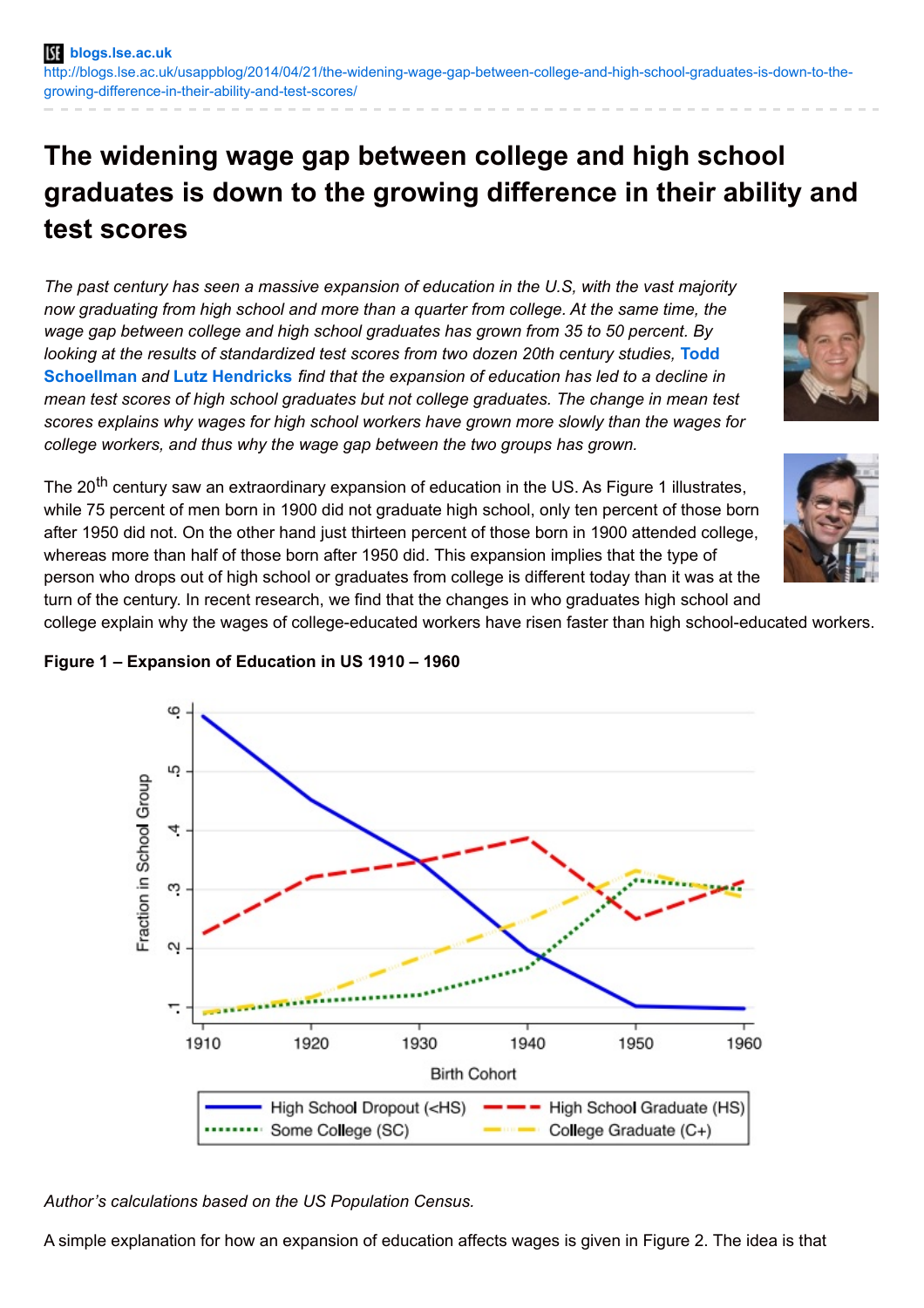students vary in ability, for example in their level of talent and preparation at the age when they start to make independent educational decisions, say age 16. A simplified view is that the most able students attend college at the start of the period (shown in gold), while the less able do not (shown in orange and red). In order to expand college it is necessary to admit some less able students (shown in orange), decreasing the average ability in college and lowering wages for college graduates. Further, since the new college enrollees were formerly the most able high school graduates, the average ability and wages of high school graduates would also decline.





Figure 2 is a useful starting point for discussion, but the reality is more complicated. The most important complication is that students do not sort perfectly into high school and college by ability as the figure suggests. Some highly able students do not attend college, while some less able students do. We refer to the strength of the relationship between ability and education as the strength of sorting. We find that the strength of sorting increased substantially during the 20<sup>th</sup> century.

To establish this trend, we collected and harmonized the results of two dozen studies performed throughout the 20<sup>th</sup> century. In each study researchers administered a standardized test to a group of high school students, and then tracked them to learn whether they enrolled in college or completed their education with their high school degree. These studies allow us to compare the average standardized test scores for college-bound and noncollege-bound high school seniors throughout the century. The results are shown in Figure 3.

**Figure 3: Changes in Sorting Between High School and College-Educated Americans.**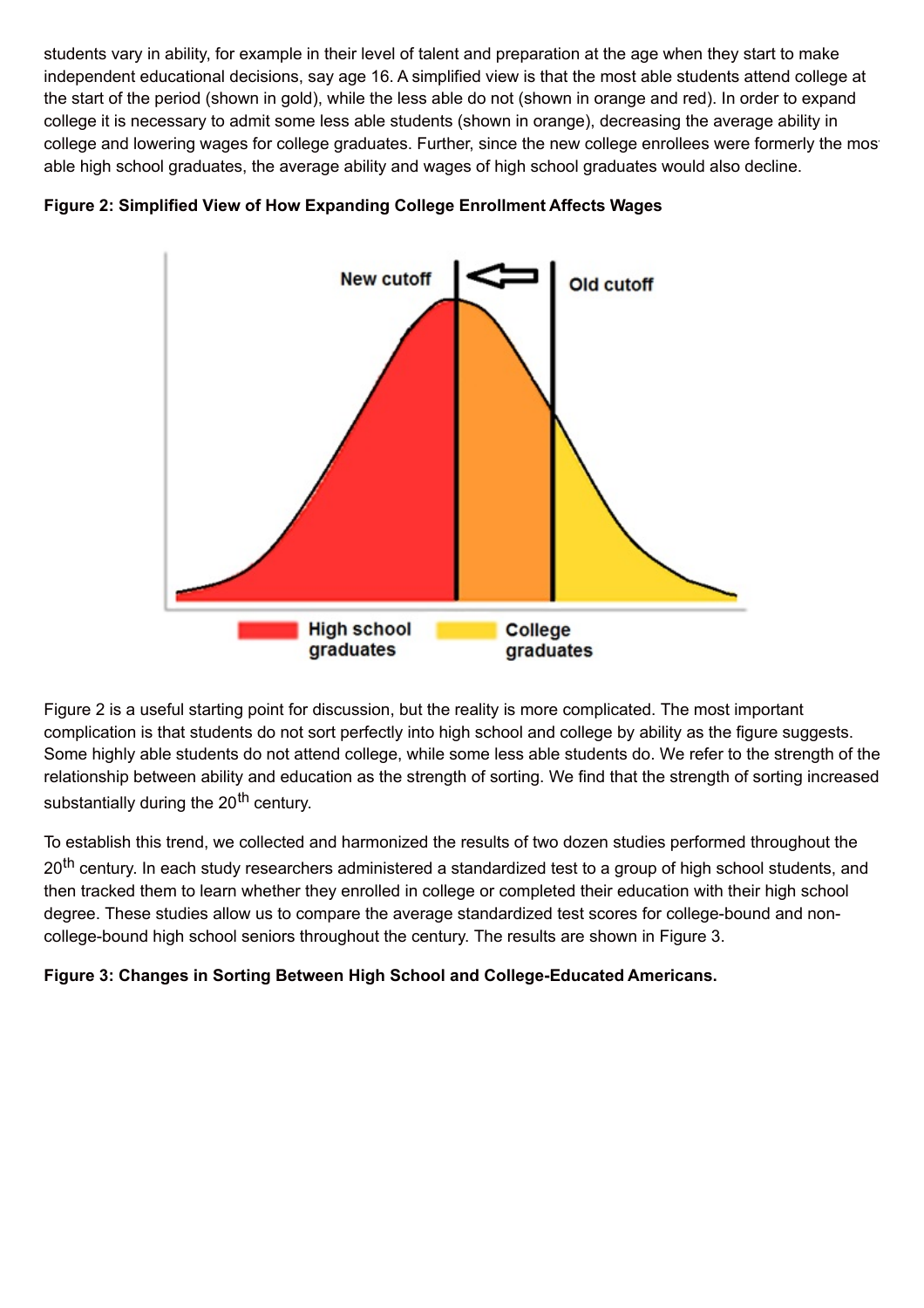

*Author's calculations based on two dozen studies conducted by educational researchers and psychologists.*

At the turn of the 20<sup>th</sup> century college-bound students scored at the 55<sup>th</sup> percentile on standardized tests, while non-college bound students scored at the 45<sup>th</sup> percentile – a difference of just ten percent. By the end of the century the difference had grown to thirty percent. Figure 3 also shows that the simple intuition of Figure 2 is only half-correct. The mean standardized test score of high school graduates has declined, consistent with Figure 2. However, the mean standardized test score of college-bound students has not declined as Figure 2 predicted. The reason is that although more people graduate college, they are also more strongly selected on standardized test scores. These two changes have opposite effects on the average standardized test score and have roughly canceled out.

We used a simple model to measure the importance of these trends. We constrained the model to match the relationships between standardized test scores, school decisions, and wages for recent cohorts, when large, nationally representative data are available. We then studied our model's implications for earlier cohorts who were less strongly sorted by ability and had lower average educational attainment, as shown in Figures 1 and 3. We explicitly accounted for the fact that standardized test scores are only an imperfect measure of one type of ability.

We find that these trends play an important role in determining wage patterns. For example, it is well known that the wages of high school educated workers have grown slowly or not at all since the mid-1970s. Our work shows that much of this can likely be attributed to changes over time in the types of people who graduate high school but do not enroll in college. It is also well known that the wage gap between college graduates and high school graduates has grown (from 35 to 50 percent, by our calculation). We find that this entire rise can be attributed to the growing gap in ability and standardized test scores between the two groups.

An alternative way to phrase our results is that wages for high school educated workers would have risen faster, and the wage gap for college vs. high school workers slower, if the sorting of students had remained the same over time. This naturally raises the question of what has changed the way students sort, which is the focus of our ongoing research. We see at least two potential explanations.

First, the 20<sup>th</sup> century included large changes in how education was financed. In the early part of the century students and their families financed most educational expenditures themselves. This constraint prevented many high-scoring children from poorer families from enrolling. Grants, scholarships, and particularly student loans were widespread only in the latter part of the century. The introduction of these programs likely allowed able children from poorer families to consider college for the first time.